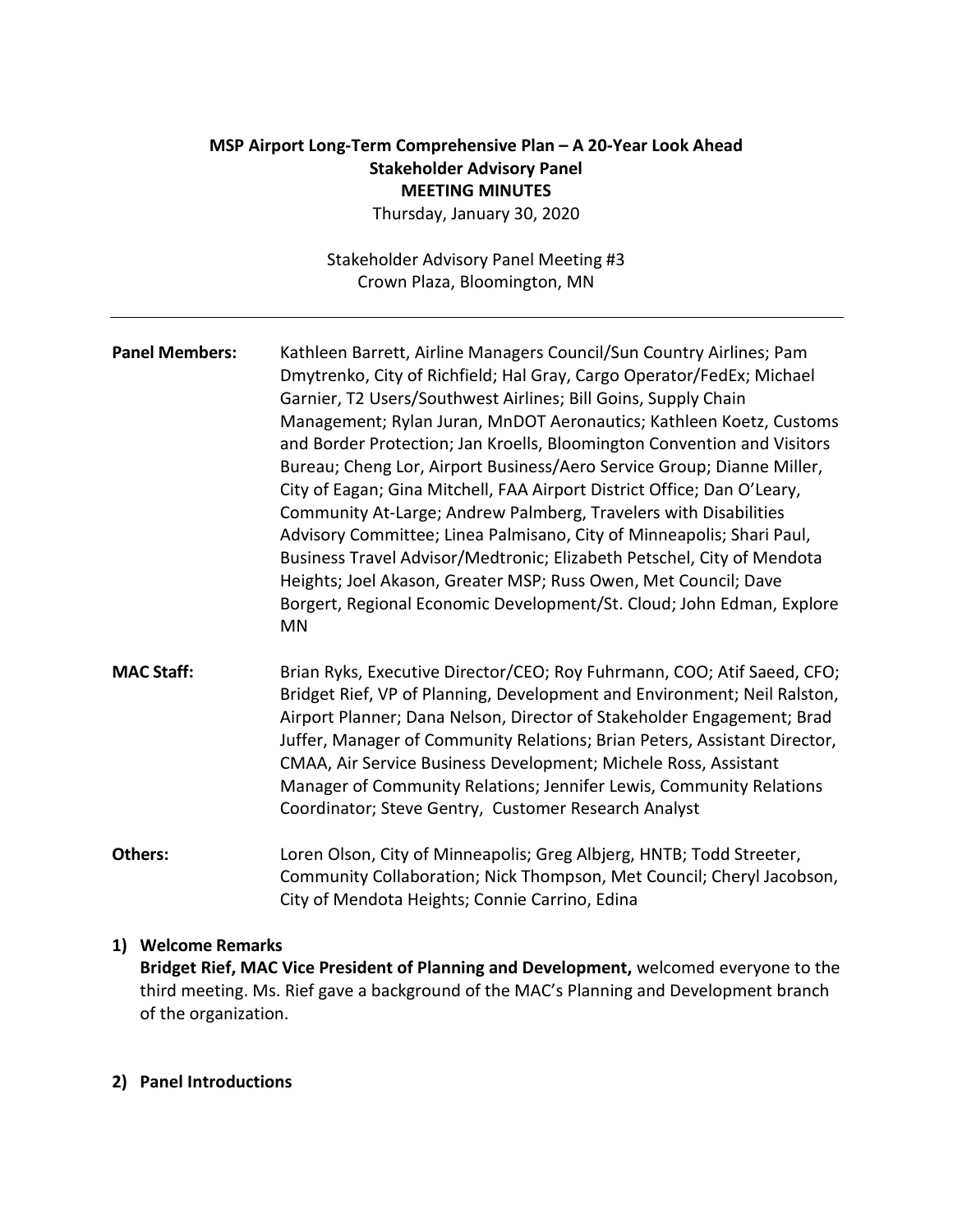The Stakeholder Advisory Panel consists of 30 members from tourism associations, airport tenants, public partnerships, regional businesses, passenger groups, local communities. Each member introduced themselves, mentioned the organization they represent as stakeholders, and gave a brief synopsis of what they'd like to learn through their panel participation. Afterwards, **Dana Nelson** asked all MAC staff to introduce themselves as well as any other members of the public.

# **3) Recap of the first Experience MSP public Event**

**Dana Nelson, MAC Director of Stakeholder Engagement,** reviewed the event at the Mall of America. There were 60 individuals in attendance. There were nine exhibits, one of which was "Taste of MSP" hosted by an airport restaurant, in this case, Pinku.

**Nelson** shared a summary of what was heard from the attendees:

- Questions about future planning at MAC's reliever airports
- The projected number of domestic/international flights, cargo flights and how the airfield is big enough to handle future projections
- Questions about airport security/safety
- Changes to security screening for passengers

The next event is scheduled on April 9, 2020 at the Crowne Plaza Aire in Bloomington from 4:00 pm – 8:00 pm. The formal presentation will begin at 6:00 pm.

### *Note: The second Experience MSP Event was cancelled due to the COVID-19 pandemic.*

# **4) Public Survey Results**

**Dana Nelson, MAC Director of Stakeholder Engagement,** reviewed the results of the second Polco survey. The purpose of the survey was to gain a greater understanding of traveler and community attitudes, perceptions and airport issues. It was also to encourage people to sign up to the LTP distribution list and understand preferred news sources. A summary report of the results is posted on the LTP project website.

**Nelson** expanded with certain questions, such as, "what is your favorite airport and why?" MSP Airport represented 46% of the answers and "other airports" representing 54%. There were recommendations for more outside views. Another highlighted question was, "Of the following, what could be improved?" Curbside access and Ticketing/Check-in were the top two (38% and 30% respectively). She reiterated the importance of the stakeholder panel and participation and how much of a difference their efforts make in the long-term future of the airport.

To illustrate this, a short video was shown with renderings of Terminal 1. **Nelson** explained that the projects currently underway in Terminal 1 were projects included in the last Long-Term Plan. This includes ticketing level and baggage claim changes and unmanned exit lanes.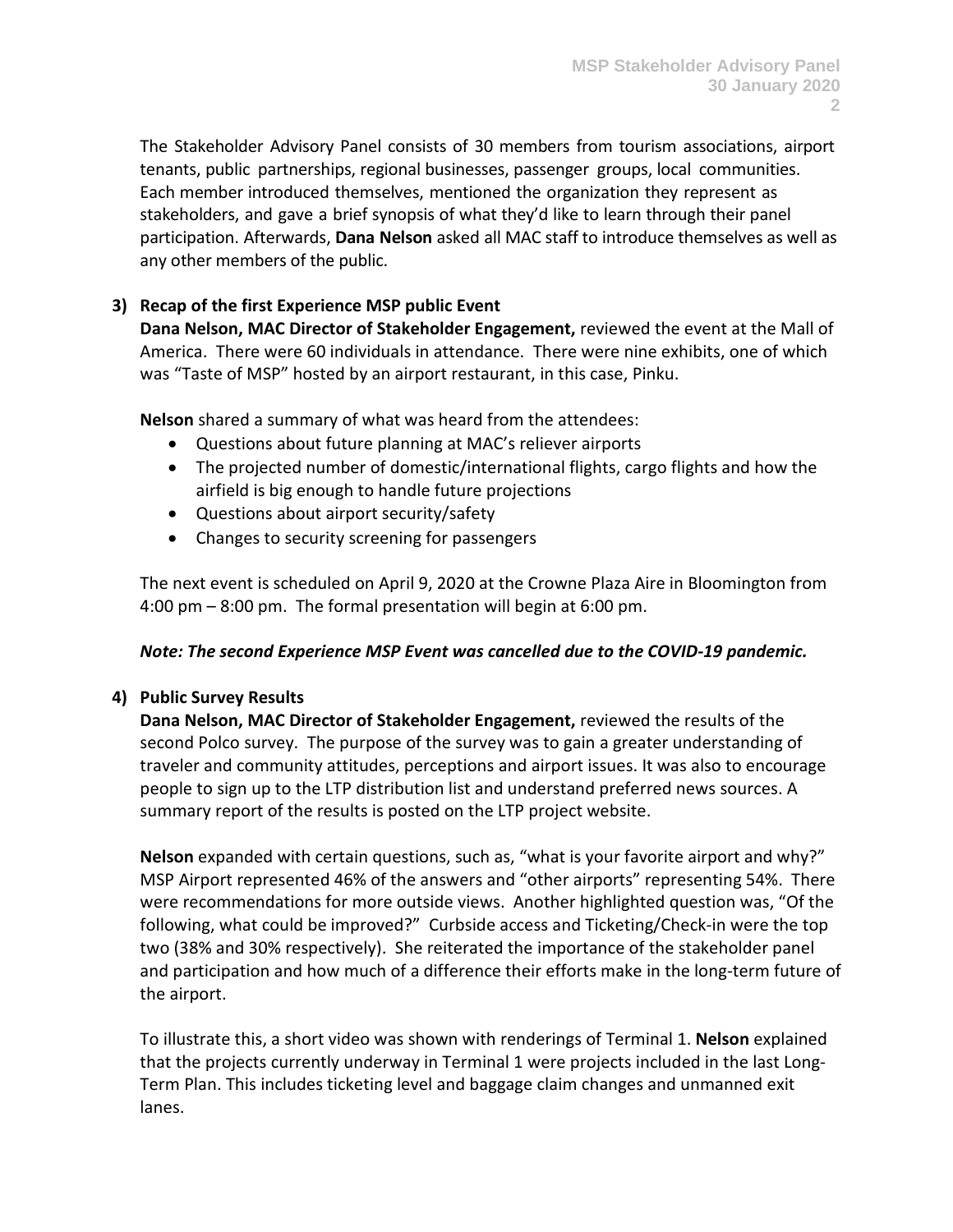# **5) MSP's Airport Service Quality (ASQ\*) Survey Rankings**

**Steve Gentry, MAC Customer Research Analyst,** explained the survey background and introduced the ASQ. It is the world's leading airport customer satisfaction benchmark survey program. The program is owned and managed by Airports Council International (ACI). ACI has awarded the "Best Airport in North America" to the MAC in our size, for the past three years.

**Gentry** discussed each of the ASQ Scores and Panel Rankings. He compared 2017 and 2018 results. The items were broken down into four categories. He stressed how important customer service was in this to the organization. Overall satisfaction – these scores determine the awards and how airports are benchmarked. Beginning in 2006 the overall has an upward trend with slight dips.

**Bill Goins** – commented on the wonderful trend line – one area he would like to brainstorm is about access to the airport. There is one access point into the airport for parking. With the upcoming construction it will increase the difficulty and congestion to access the airport. Can we look a this differently in the long-term? How do we enhance the accessibility to the airport? Could the long-term plan for the airport include parking off of airport property (perhaps in partnership with MAC) to decrease congestion.

**Dana Nelson** responded and acknowledged that we need to accommodate all modes of travel to the airport.

**Bridget Rief** agreed that MAC needs to accommodate all modes of travel to the airport. There is a park and ride facility that sits in Anoka and Blaine. **Rief** responded to a question regarding traffic issues and acknowledges the lack of curb length. The Long-Term Plan currently includes these questions.

**Nick Ralston** – also responded to the traffic congestion. There is only so much real estate that can be used. There is a consultant that we are using to get into building scenarios for future alternatives to access the airport.

**Dana Nelson** also responded to a question regarding the ramps that are reaching end-of-life and if MAC is planning to rebuild them. **Nelson** mentioned that the plan for that space was yet to be determined and explained two options: one is removing the ramps and using the space for something different, the second is reconstructing the ramps. A third option was mentioned as a combination of the first and second options.

**Steve Gentry** answered a question regarding the ranking of North American airports. Indianapolis Airport scores incredibly high – it is underutilized.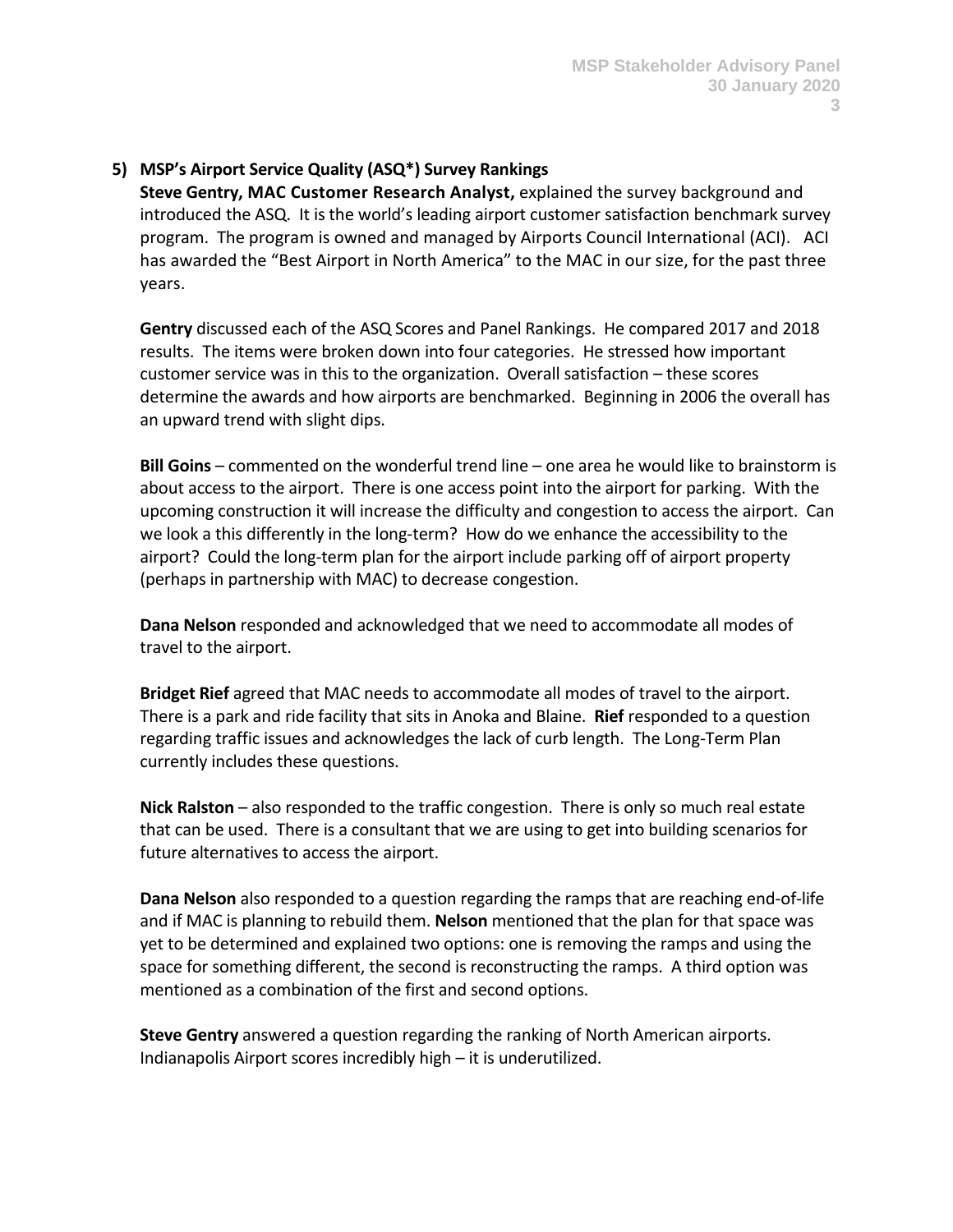**Gentry** also gave one strength and one weakness at the request of a panel member. The strength is our people. Customers want the "3 W's" which are waiting, wayfinding and washrooms.

# **6) MSP Airport Long-Term Plan Update**

**Neil Ralston, MAC Airport Planner,** provided an update for the Long-Term Plan. He reviewed the three goals for the Long-Term Plan. **Ralston** also reviewed the aviation activity forecasts for both enplaned passengers and aircraft operations (takeoff/landing) that are expected to occur naturally over time. He explained that the Planning Activity Levels (PALs) are triggers that may lead to implementation of certain facility needs, not certain years or periods of time.

**Ralston** provided an update on the Airfield Capacity Study. The baseline modeling scenario will reflect 2018 activity during the five most commonly used runway use configurations. **Ralston** showed an MSP Capacity Metrics Summary for 2018 Average Day Peak Month modeled configurations. He defined the term "delay" as the difference between unimpeded travel time and the actual travel time. The baseline average annual flight delay is in the 2-3 minute per aircraft range. **Ralston** noted some aircraft may experience higher delay of 8-9 minutes; however, the existing airfield is able to quickly recover after peak operational times.

**Ralston** shared industry guidance on delay and level of service and noted that service levels degrade as average annual delay increases.

**Ralston** then shared an update on the terminal facilities planning phase, which intentionally looks at people, facilities, and processes in the overall facility needs. There will be a series of workshops to bring subject matter experts together to discuss the following components:

WS#1 Landside/Non-Secure Terminal WS#2 Airside/Secure Terminal WS#3 Transportation Security Administration WS#4 US Customs and Border Protection WS#5 Terminal Support/Ramp Operations

**Ralston** explained how stakeholder input is critical to embedding continuous improvement into the planning process.

**John Edman** – Asked for clarification regarding slide 48 of the presentation. Why is it perceived for international travel to be flat? **Ralston** explained the numbers are going up, but the percent of the larger pie, does stay the same.

**Dan O'Leary –** asked for clarification regarding peak hours and perhaps spreading out flights. **Ralston** responded that airline demands vary by carrier. Sun Country and Southwest representatives both spoke regarding their respective airline demands.